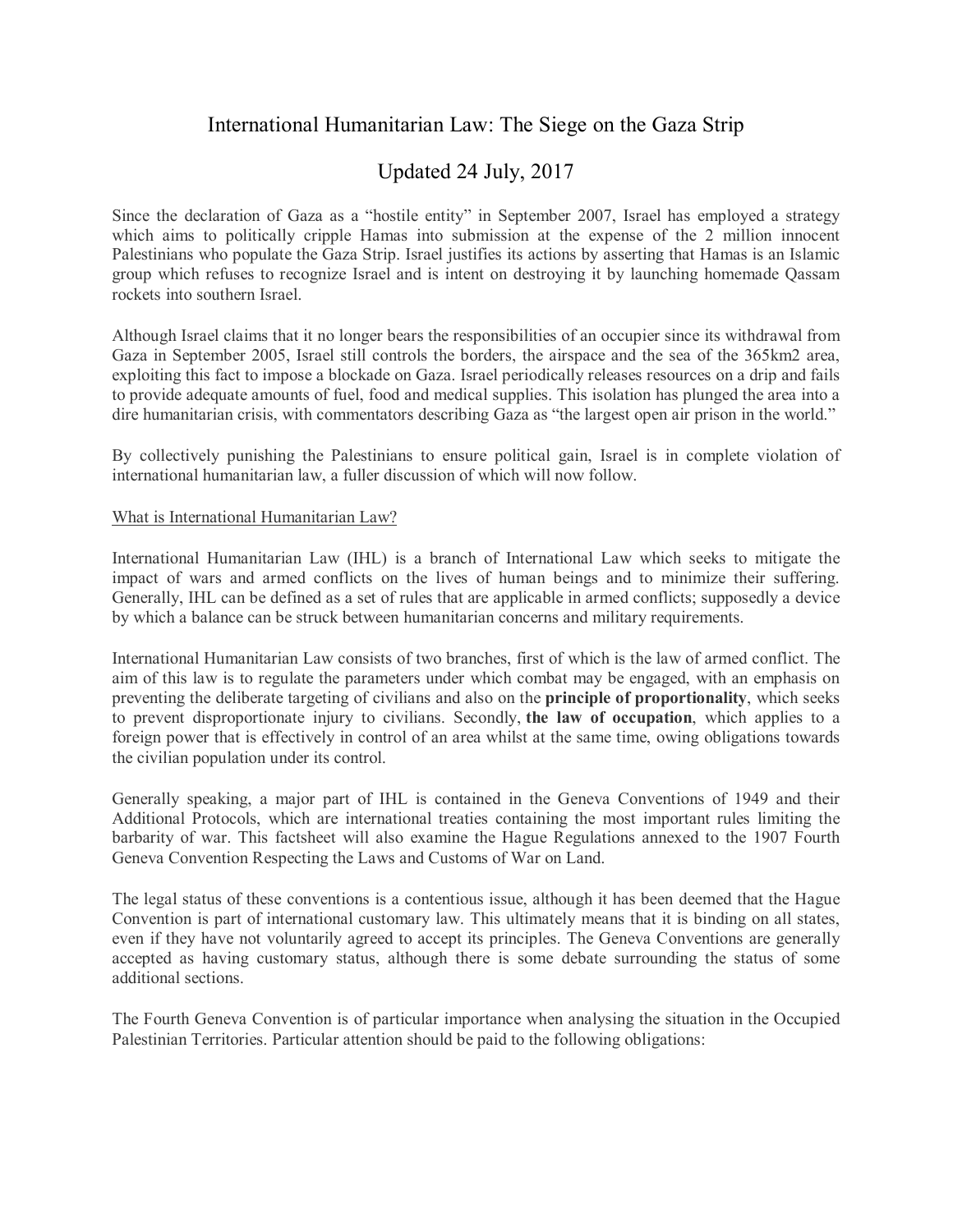| "Protected persons are entitled, in all<br>circumstances, to respect for their persons, their<br>honor, their family rights, their religious<br>convictions and practices, and their manners and<br>customs."                                                                                                                                                                                                                                                    | Geneva Convention (GC) IV Art. 27 (also see<br>Hague Regulations (Hague) Art. 46) |
|------------------------------------------------------------------------------------------------------------------------------------------------------------------------------------------------------------------------------------------------------------------------------------------------------------------------------------------------------------------------------------------------------------------------------------------------------------------|-----------------------------------------------------------------------------------|
| To the fullest extent of the means available to it,<br>the Occupying Power has the responsibility of<br>ensuring food and medical supplies for the<br>population, as well as maintaining medical<br>services.                                                                                                                                                                                                                                                    | GC IV, Art. 55, 56                                                                |
| "If the whole or part of the population of an<br>occupied territory is inadequately supplied, the<br>Occupying Power shall agree to relief schemes on<br>behalf of the said population, and shall facilitate<br>them by all means at its disposal." Such relief<br>schemes can be undertaken either by States or by<br>impartial international organizations like the ICRC.<br>The Occupying Power must also guarantee the<br>protection of relief consignments. | GC IV Art. 59                                                                     |
| Such relief consignments do not relieve the<br>Occupying Power of its ultimate responsibility to<br>ensure (to the fullest extent that it can) that<br>protected persons have access to food and medical<br>supplies and medical services                                                                                                                                                                                                                        | GC IV Art. 60                                                                     |
| Protected persons shall have every facility for<br>making application to the ICRC, Protecting<br>Powers, or any organization that might assist them.                                                                                                                                                                                                                                                                                                             | GC IV Art. 30                                                                     |
| Occupying Power shall facilitate the functioning of<br>institutions devoted to the care and education of<br>children                                                                                                                                                                                                                                                                                                                                             | GC IV Art. 50                                                                     |
| Representatives from the Protecting Power (or the<br>ICRC) have permission to visit protected persons<br>wherever they are detained or interned, and can<br>interview them without witnesses. Such visits may<br>not be prohibited except for reasons of imperative<br>military necessity, and then only as an exceptional<br>and temporary measure.                                                                                                             | GC IV Art. 76, 143                                                                |
| The Occupying Power should facilitate the<br>operation of local courts to enforce existing laws,<br>although in certain instances non-political military<br>tribunals can be used.                                                                                                                                                                                                                                                                               | GC IV Art. 64, 66                                                                 |
| The Occupying Power must respect certain due<br>process rights (mainly in the context of criminal                                                                                                                                                                                                                                                                                                                                                                | GC IV Art. 65, 66, 67, 68, 69, 70, 71, 72, 73, 74, 75                             |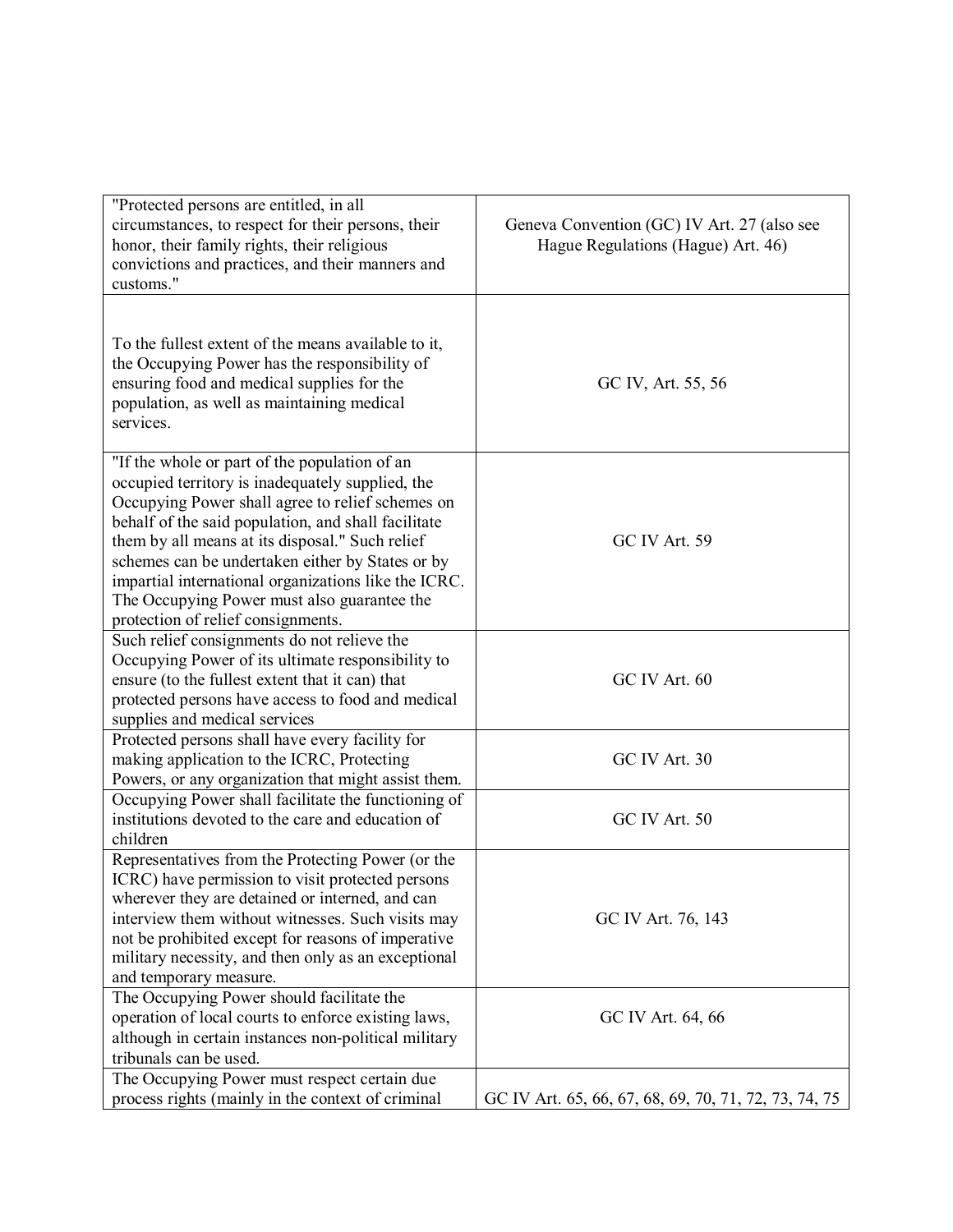| proceedings).                                                                                                                                                                                                                                                                                                                                                                                                                                                                                                               |                                       |
|-----------------------------------------------------------------------------------------------------------------------------------------------------------------------------------------------------------------------------------------------------------------------------------------------------------------------------------------------------------------------------------------------------------------------------------------------------------------------------------------------------------------------------|---------------------------------------|
| Representatives of the Protecting Power (or a<br>substitute, such as the ICRC) shall have the right to<br>attend the trial of any protected person, unless the<br>trial must be held in camera - as an exceptional<br>measure - due to the security interests of the<br>Occupying Power (which then must so notify the<br>Protecting Power.)                                                                                                                                                                                | GC IV Art. 74                         |
| The Occupying Power is forbidden from pillaging<br>and imposing collective punishment.                                                                                                                                                                                                                                                                                                                                                                                                                                      | Hague Art. 47, 50 (and GC IV Art. 33) |
| "Individual or mass forcible transfers, as well as<br>deportations of protected persons from the<br>occupied territoryare prohibited." Nevertheless,<br>the Occupying Power may undertake a total or<br>partial evacuation of a given area if the security of<br>the population or imperative military reasons so<br>demand. Also, the Occupying Power shall not<br>"deport or transfer parts of its own population into<br>the territory it occupies."                                                                     | GC IV Art. 49                         |
| "Protected persons who are in occupied territory<br>shall not be deprived, in any case or in any manner<br>whatsoever, of the benefits of the present<br>Convention by any change introduced, as the result<br>of the occupation of a territory, into the institutions<br>or government of the said territory, nor by any<br>agreement concluded between the authorities of the<br>occupied territories and the Occupying Power, nor<br>by any annexation by the latter of the whole or part<br>of the occupied territory." | GC IV, Art. 47                        |

International Humanitarian Law applies only to armed conflict and then, only once the conflict has begun. It applies equally to all sides, regardless of who started the fighting.

It should be noted that IHL is often referred to as "the Laws of War."

## Distinction and Proportionality

Under conventional and customary international humanitarian law, civilians are persons who are not members of the armed forces and as such they are protected against attack, unless and during such time they directly participate in the hostilities.

As will become apparent from the discussion hereon, the Israeli occupying forces have clearly failed to respect the basic principles of distinction and proportionality enshrined in international humanitarian law. Parties in a conflict should at all time "distinguish between civilian objects and military objectives and accordingly shall direct their operations only against military objectives." This principle of distinction should also be read alongside the principle of proportionality. This principle states, according to The International Committee of the Red Cross, "that launching an attack which may be expected to cause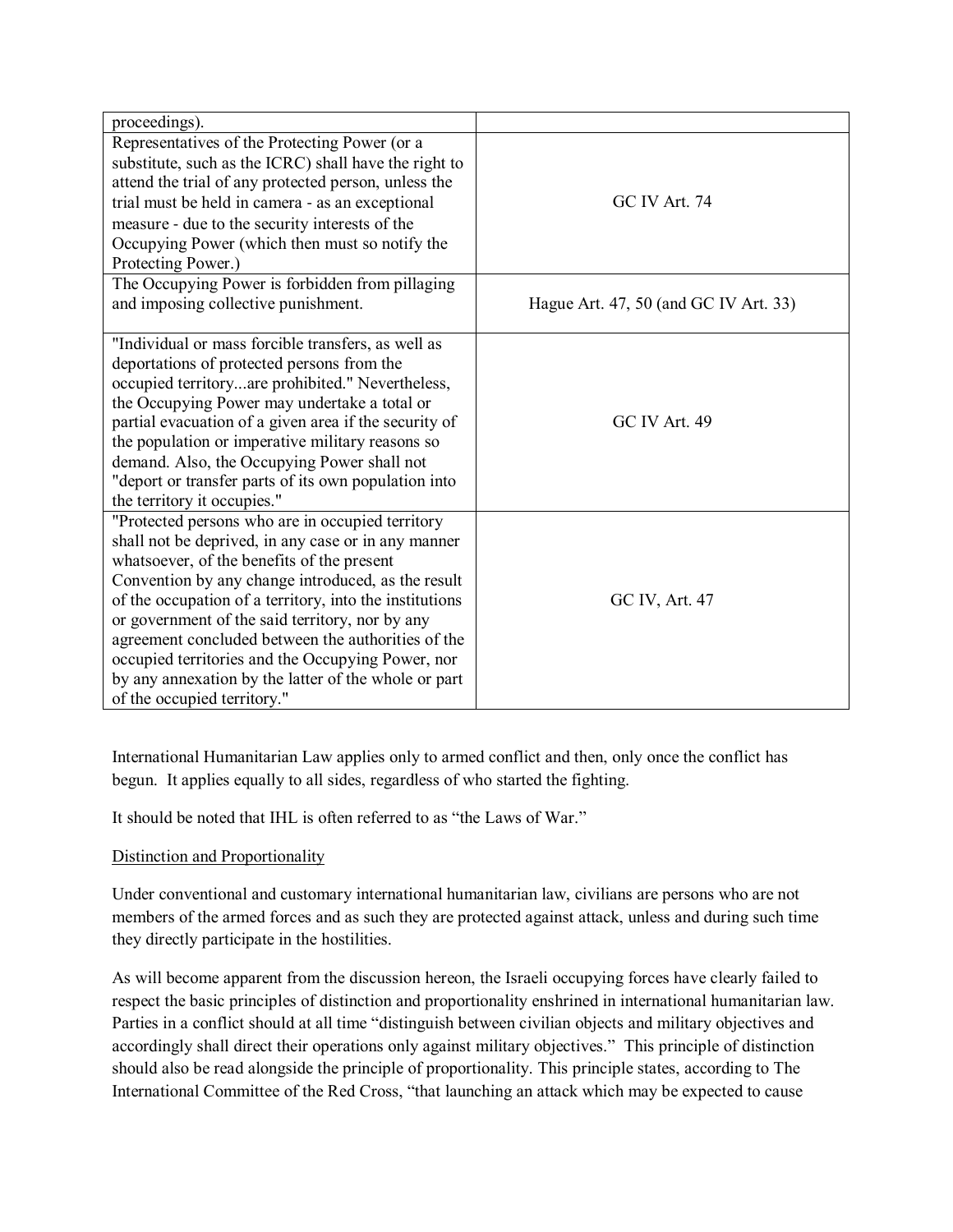incidental loss of civilian life, injury of civilians and damage of civilian objects, which would be excessive in relation to the concrete and direct military advantage anticipated, is prohibited."

Israel's use of tanks and F‐16 fighter jets against civilian populated centres in the Gaza Strip, one of the most densely populated areas on earth, results in flagrant breaches of the principles of distinction and proportionality. These civilians, who are entitled to the protection provided under international humanitarian law as a population under belligerent occupation, are being subjected to some of the most horrific attacks, without the comfort of having a legal shield to protect them from harm. In 2014, over 2000 Palestinians died, 1,462 of whom were civilians, and 495 of whom were children.

In disregarding the principles of distinction and proportionality, the Israeli occupying forces carrying out and the political leaders sanctioning attacks such as those described above, have committed grave breaches of the Fourth Geneva Convention, which constitute war crimes entailing individual criminal responsibility for the perpetrators. The High Contracting Parties to the Geneva Conventions hold the responsibility to bring before their courts those responsible for such breaches, as established under Article 146 of the Fourth Geneva Convention. However, this shall be discussed in detail under the "Right to a Remedy" section.

## International Law of Occupation

In order to fully understand the legal status of Gaza, a broader examination is required of Israel's contention that their 2005 withdrawal from the area marks the end of its obligations to residents of the Gaza Strip. The notion is founded upon an overtly narrow understanding and interpretation of "occupation" as defined exclusively by the continuous presence of ground troops in a given territory.

The law of occupation is one the oldest and most developed branches of IHL. It is aimed at regulating the relationship between the occupying power and the population of the occupied territory. It also regulates the relationship between the Occupying Power and the state whose territory has been occupied.

Occupation has long been understood in terms of the ability to exercise effective control over a territory, a concept that is intimately linked with military ground presence in the territory. However, occupation for the purposes of IHL is determined by effective control and does not require the continuous presence of ground troops. Article 42 of the 1907 Hague Convention, states that "territory is occupied when it has actually been placed under the authority of the hostile army. The occupation only extends to the territory where such authority has been established and can be exercised." This sets the basic legal standard and has been expounded upon by the Fourth Geneva Convention, in UN resolutions and judgments of the International Court of Justice.

The law of occupation should also be interpreted in the light of changes in technology. For example, in the Gaza Strip, Israel exercises "police functions" through the use of image technology and drone planes, allowing it to identify a suspected militant from the air and to kill that person using missiles fired from the air. At no point is there the need to send in ground troops. Although there is not a tangible presence on the ground, there is no doubt that this is still a form of occupation and control.

## **When does occupation end?**

Occupation ends when: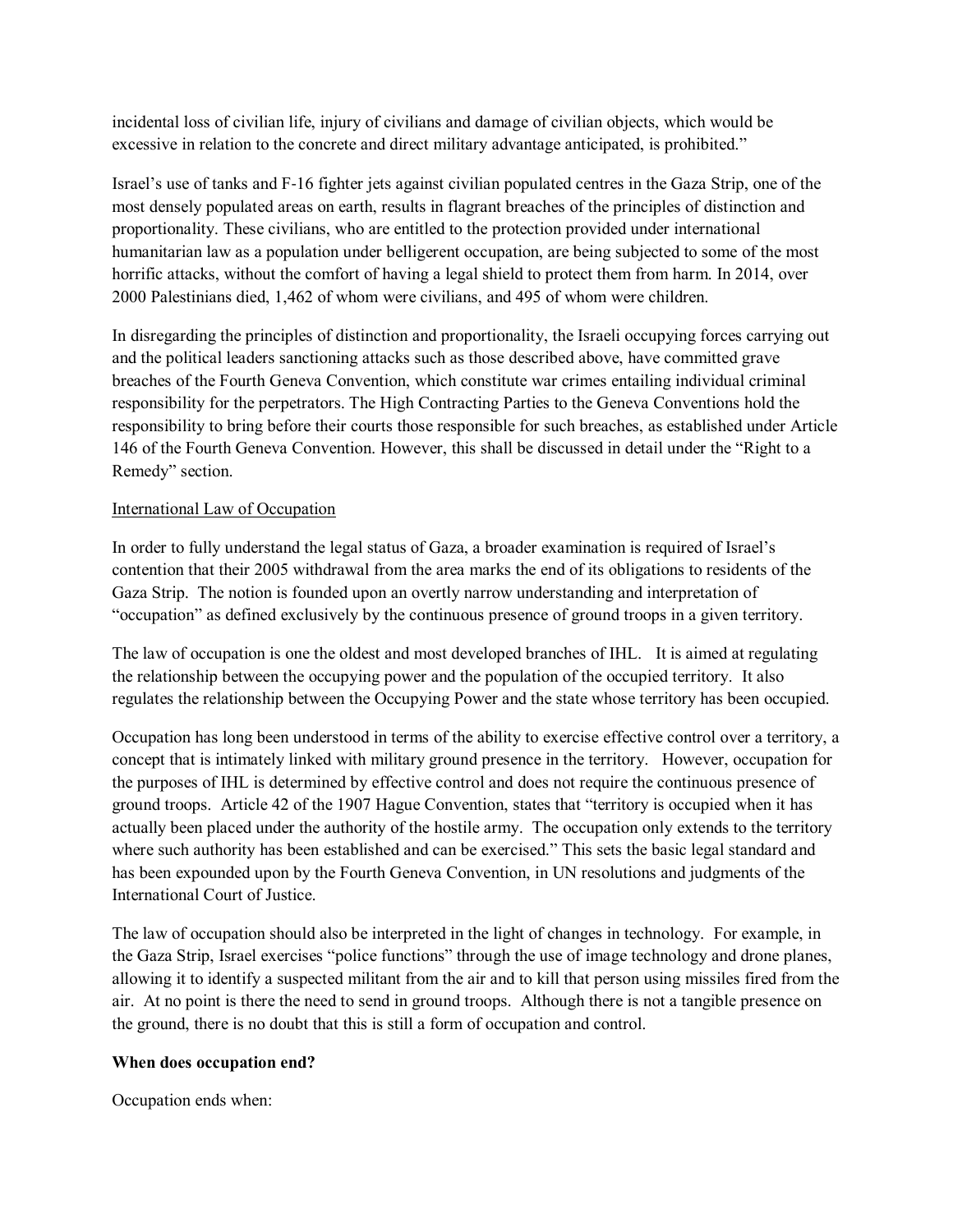The occupying forces no longer exert control over enemy territory, or the occupying forces no longer exercise the functions of government in the occupied territory and the public authority has returned to the sovereign State.

### International Humanitarian Law: Israel's Position

Unlike the Hague Regulations, which Israel accepted due to its customary nature, Israel contests the applicability of the Fourth Geneva Convention to the Occupied Palestinian Territories. Israel claims that it is merely an "administrator" in the region and therefore does not subscribe to the Fourth Geneva Convention. Instead, it has declared that it would abide by the humanitarian provisions of the Convention. The Israeli Supreme Court has held that Israel is a belligerent occupant in both Gaza and the West Bank, yet it continues to endorse the position of the government against the de jure (meaning rightful, by law) application of the Fourth Geneva Convention.

Israel's stance remains firmly rooted in claims that it owes no obligation to the residents of the Gaza Strip. On September 12th 2005, Israel completed its disengagement of the Gaza Strip, with the two primary components of the plan being the dismantling of the Gaza settlements (transferring the settlers to Israeli territory) and removal of all Israeli Defense Forces from the area. After completion of the plan, Israel issued an order declaring the end of the military government in the Gaza Strip, thereby relinquishing its responsibility for ensuring the proper functioning of life there. This was an historic event, given that Israel had maintained a permanent military presence since capturing Gaza in the 1967 War. Three days after completion, the Prime Minister at the time, Ariel Sharon, declared before the UN General Assembly that it was "the end of Israeli control over Gaza and responsibility for the Gaza Strip." But was it?

Indeed, officially, Israel claimed that its goal in disengaging from the Gaza Strip was to end the friction and fatalities arising from conflicts between the Israeli troops and settlers and the residents of Gaza. In the Revised Disengagement Plan Main Principles, Israel described the plan as a means of improving economic and social welfare of Gaza residents by giving them an opportunity to run their own affairs.

However, the disengagement plan has not absolved Israel of its obligations to permit and facilitate the proper functioning of civilian life in the Gaza Strip, nor has Israel relinquished control over the Gaza Strip, but rather removed some elements of control whilst enhancing control in other areas.

Even in the unlikely event that Israel's control in Gaza did not amount to an "effective control", thereby rendering the territory unoccupied, Israel would still carry a degree of responsibility for the area. Certainly, upon closer examination of the provisions of the Fourth Geneva Convention, it is evident that IHL is not limited to affording protection to civilians living under occupation. For example, the humanitarian provisions state that Israel must protect the wounded as well as enabling the free passage of medicines and food. Similarly, there is the further question of whether an end of an occupation would immediately extinguish all responsibilities to population in the formerly occupied territories. According to Gisha's recent paper "Disengaged Occupiers: The Legal Status of Gaza", it may be right to impose residual responsibilities on a former occupying power. So, even if Israel had wholly relinquished all ties to the Gaza Strip upon its withdrawal in 2005, then theoretically if Gaza had been left inadequately supplied, Israel would have continued to owe duties to the population of Gaza in order to allow them to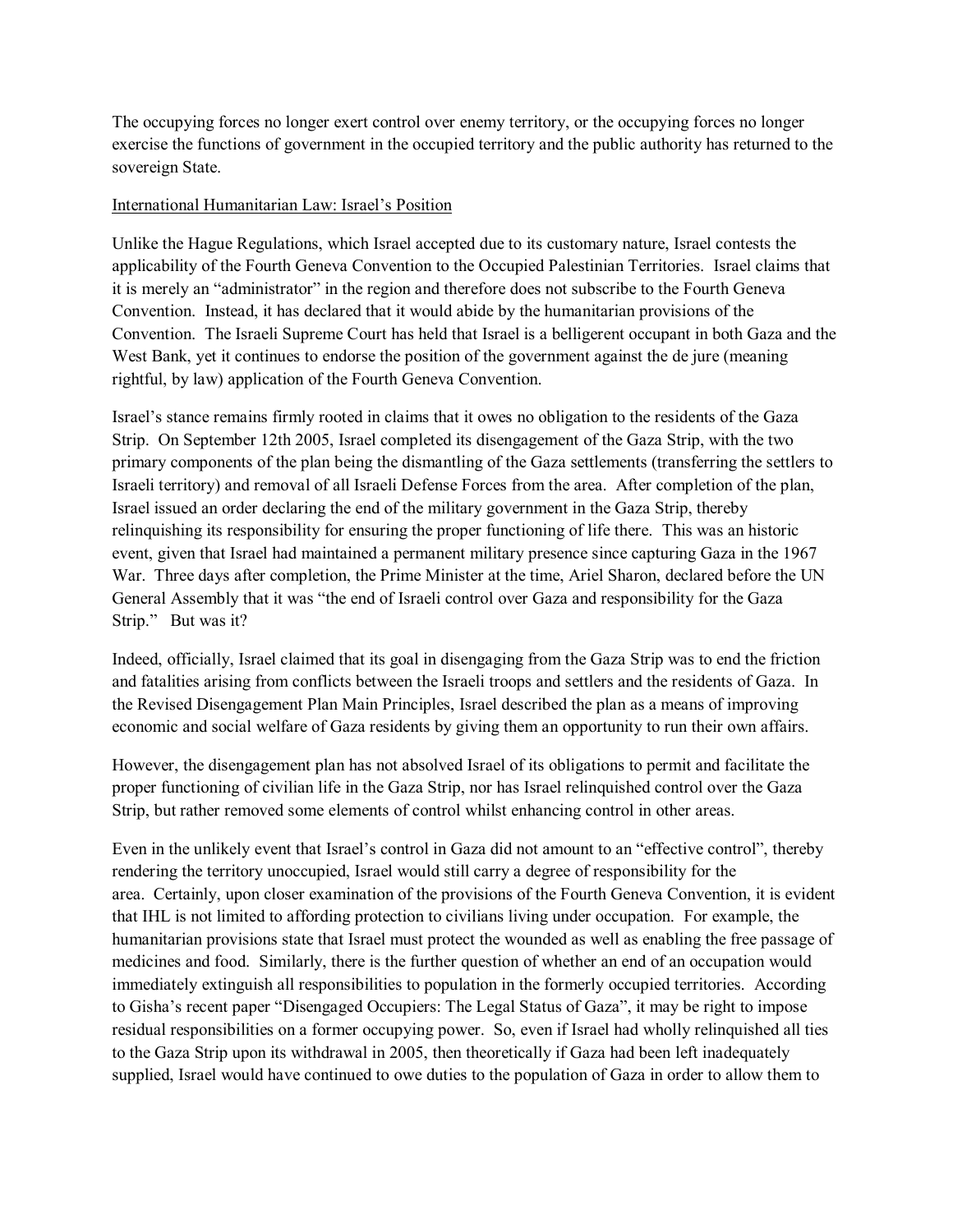restore their society to the desired condition. However, this paper works on the basis that Israel's occupation did not, in fact, end and that it remains in this instance, a factual occupation.

### How does Israel continue to exercise effective control over the Gaza Strip?

Israel's proposed disengagement plan from the Gaza Strip stated that "once fully enacted there will be no basis to the claim that the strip is occupied land", even though it was envisaged that there would be indefinite Israeli military and economic control over Gaza strip. If one were to read between the lines, the eagerness to make such a declaration revealed the strategy behind the thinking; Israel sought to proclaim an end to the occupation of Gaza, ostensibly in order to absolve Israel of all legal responsibilities as an occupying power, whilst retaining military control. Upon closer inspection, the disengagement by Israel merely changed the way in which the control of the area is effectuated. Israel continues to control Gaza in the following ways:

- Control of border crossings
- Control of crossing of goods
- Complete control of Gaza's airspace and territorial waters.
- Control of the Palestinian Population Registry.
- Control of Gaza's taxation system

Since the September 2005 withdrawal, Israel has sharply limited the movement of goods and people into and out of Gaza. However, no better example of Israel's continued control can be given than that which is being displayed by the current situation in the Gaza Strip.

## The Siege on the Gaza Strip

The above documented disengagement from the Gaza Strip cannot be interpreted in isolation and should be considered alongside the very significant event that occurred soon after the disengagement plan was implemented, namely the ascent of Hamas to the Palestinian Authority in January 2006.

In June 2007, Hamas took over power in the Gaza Strip. On January 25, 2006, Hamas became the leading party in the Palestinian Authority, after a sweeping victory in the Palestinian Legislative Council elections. This marked the first time a party other than Fateh had been elected into the Palestinian Authority. Israel, the United States and the European Union all view Hamas as a terrorist organization and refuse to deal with a party that does not recognize Israel's right to exist.

It was inevitable that tension between Hamas and Fateh would eventually erupt. Low level conflict ensued throughout 2006 between the two parties until February 2007 when Khaled Mashal, Hamas politburo leader and President Abbas of Fateh agreed to form a National Unity Government in Mecca under the sponsorship of King Abdullah of Saudi Arabia.

However, fighting continued and at the end of May, independent Interior Minister Taleb al‐ Qawasmi, resigned due to lack of authority in controlling the two factions. In the middle of June 2007, Hamas claimed to have complete control over Gaza. Meanwhile in the West Bank, President Abbas announced the dissolution of the current unity government and declared a state of emergency. Since then and until now, Fateh and Hamas have tried to have many reconciliation talks. In 2014, a new unity government was formed.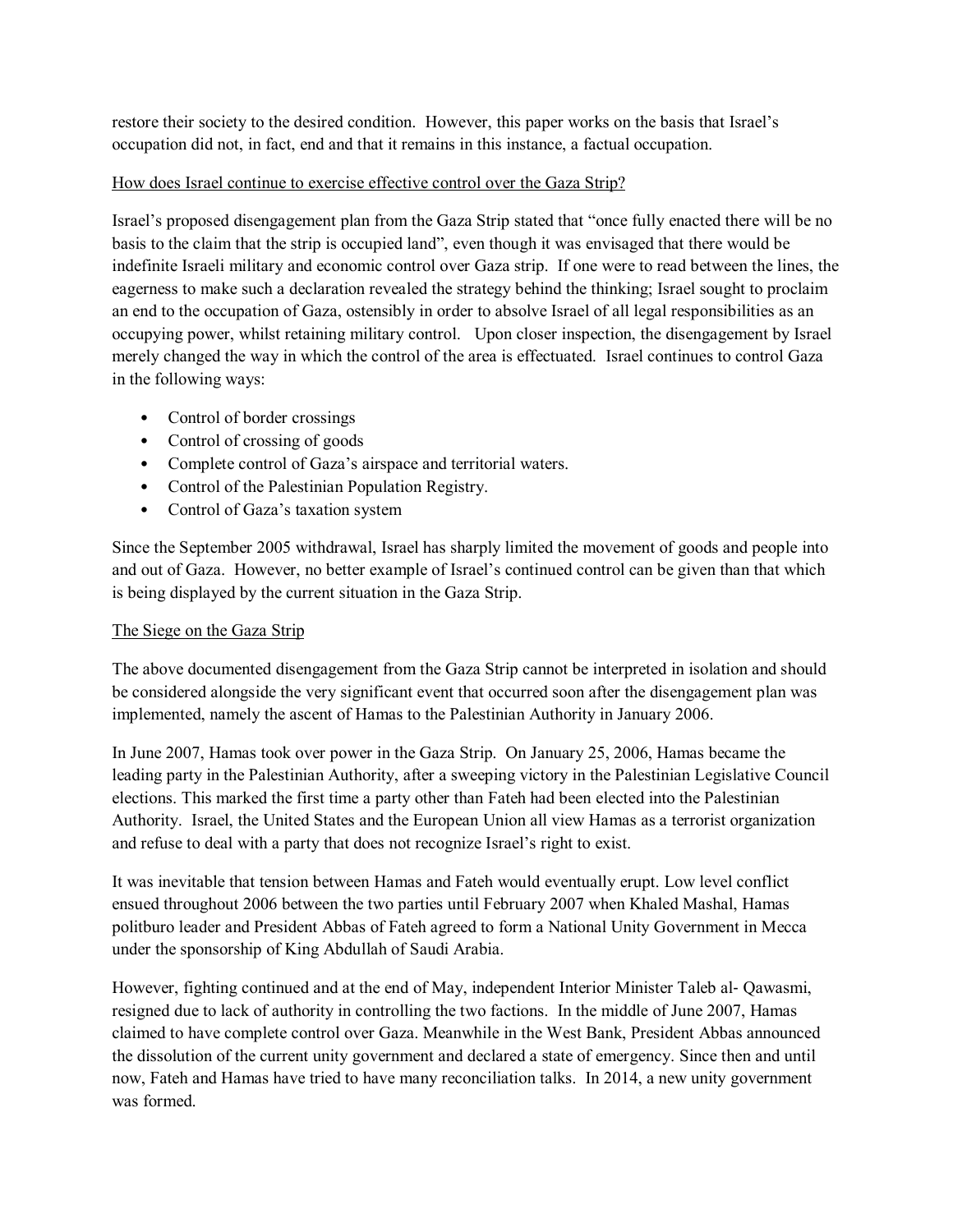Since 2006, the area has been under siege; the objective being, according to the Israeli Defense Minister Ehud Barak, "to weaken Hamas". The sanctions imposed following Hamas's 2006 victory have been tightened further. One example of the siege is that Israel has curtailed cross‐ border traffic, pointing to the absurdity of supplying goods to an entity whose rulers fire rockets into Israeli towns.

The logic behind the siege is supposedly to demonstrate to Palestinians in the Gaza Strip that Hamas cannot deliver and therefore ought to be cast aside. However, this idea has fallen short. Hamas continues to control the area and has filled the void left by the PA. So, the closure of the crossings and the economic punishment which was designed to hurt the rulers has in turn only hurt the ruled. It is the civilians who are now suffering. Hamas finds ways to finance its government and can invoke the siege to justify its more unconscionable practices.

The charities operating on the ground in Gaza have been able to paint a truthful picture of the humanitarian crisis that is occurring. Eight leading charities (including Oxfam and Save the Children) compiled a report entitled "The Gaza Strip: A Humanitarian Implosion" which states that "Israel retains effective control over the Gaza Strip, by virtue of the full control it exercises over the Gaza Strip's land border, its air space and territorial waters and the movement of people and goods…The blockade, in response to indiscriminate rocket attacks into Israel, constitutes a reprisal against a civilian population and is forbidden by international humanitarian law." This could not be put in more simple and digestible wording. These charities have first-hand experience of the crisis in the Gaza Strip and they exercise a shrewd judgment. Their report goes on to call on the leaders of Britain and the EU. "We ask the UK government and the EU to actively promote plans for the reopening of the Gaza crossings in line with the Agreement on Movement and Access (AMA,) brokered by the EU and the US in 2005, and to renew their efforts to ensure the full implementation of the AMA." The AMA is an agreement entered into by the Israeli government and the Palestinian Authority designed to promote peaceful economic development and improve the humanitarian situation in Gaza.

The foreign trade of Gaza is conducted almost solely with Israel or via Israeli ports. Under the AMA, Israel undertook to ensure an orderly and continuous movement of goods through the Karni crossing. Since the siege began, Israel has severely prohibited movement through this crossing to the point where exports have been stopped completely. As each day passes, more and more businesses have had to shut down, completely destroying the livelihoods of thousands of workers.

The current situation is a threat to the health and well-being of the Gaza Strip, almost half of whom are children.

Israeli air strikes have repeatedly ripped through the Gaza Strip, indiscriminately killing civilians, many of whom have been Palestinian children. The use of unrestrained force against a civilian population in response to the unlawful rocket attacks carried out by the Palestinian militant wings is a flagrant violation of the laws of war. This regular infliction of "collective punishment" on the Palestinians has been excused by the Israeli Internal Security Minister Avi Dichter who stated that the firing of rockets by Palestinian groups must be "stopped completely irrespective of the cost to the Palestinians". Even if the siege contributes to the safety of Israeli soldiers and Israeli civilians (as the government claims) – which some senior defense officials themselves question – the appalling human consequences make the siege a classic example of collective punishment, which is prohibited by both Israeli and international law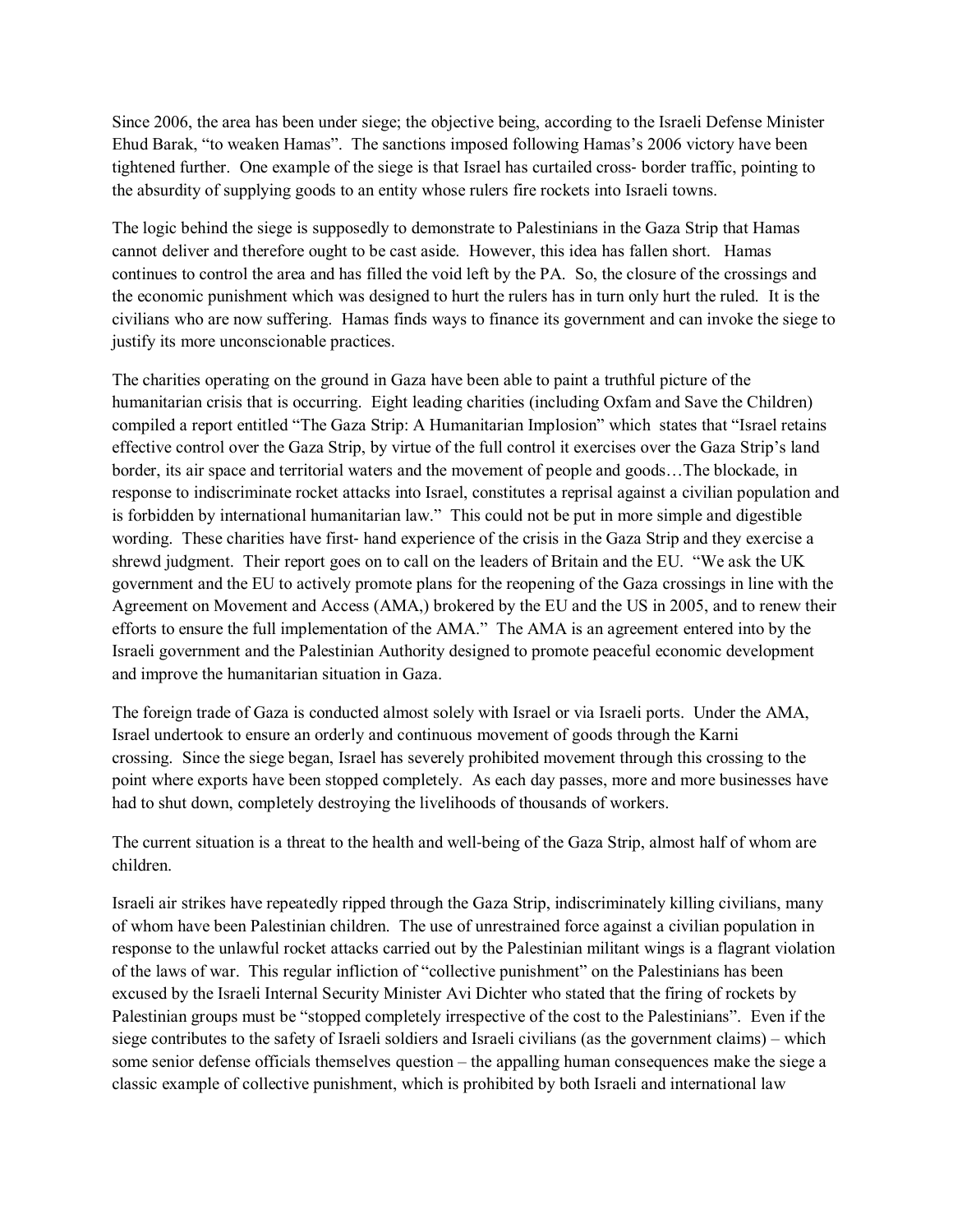Sporadic fuel and electricity cuts have crippled the functioning of hospitals, prevented Gaza residents from lighting and warming their homes and caused disruption to other sanitation services, such as sewage treatment. In 2017, residents of Gaza receive around 4 hours of electricity daily. The Gaza Strip needs 450 megawatts daily, but currently receives only 150. The lack of fuel also prevents doctors and medical crews from arriving to work at the hospitals.

Another issue is the severe lack of wastewater treatment. In 2014, Israel damaged the treatment facilities, leading to untreated sewage. This makes 90-95% of Gaza's water unfit for consumption, and even difficult to use in agriculture. Moreover, the water infrastructure in Gaza is depreciating at a level of 44%, compared with 10-12% in Israeli cities.

Rafah International Crossing Point on the Egyptian border remained closed and restrictions remained tight on the general movement of Palestinians until May 2011 when it announced it would permanently reopen. However, it closed again after Morsi was overthrown in 2013. Also, the Israeli army allows only a handful of Palestinians through the Erez crossing to the West Bank or into Israel for work purposes. In 2010, Israel started permitting most imports, but most of the limitations on exports have not been eased.

Such is the level of catastrophe in Gaza that routine acts such as purchasing goods, visiting relatives and continuing with an education have become impossible.

### The Right to a Remedy when International Humanitarian Law is Breached

As outlined above, International Humanitarian Law ensures the protection and provision of assistance to the victims of armed conflicts. However, once individuals become the victim of violations of international humanitarian law (as seen in the Gaza Strip), the protection afforded by this law effectively terminates. The law offers victims of serious violations of this law little or no means of redress. Humanitarian law does not expressly guarantee victims any right to a remedy. As the humanitarian law treaties do not envisage causes of action for victims in national or international law, they are not able to exercise their rights.

Speaking in general terms, the vast majority of nations have ratified the Geneva Conventions, thereby recognizing a legal obligation to uphold them in the midst of the war. However, in the event of violations of these laws, there are few legal sanctions that the world community can apply against the offending nation.

Whilst the laws of war do allow that some civilian life may be lost as an incidental result of military action, this is only the case where such military action distinguishes between military and civilian targets, is proportionate and causes the least foreseeable harm. The situation in Gaza clearly fails to fulfill these prerequisites.

Article 146 of the Fourth Geneva Convention, all state parties to the convention have a legal obligation to "enact effective penal sanctions for persons committing, or ordering to be committed" grave breaches, and to investigate and prosecute those persons. Al-Haq recently issued a press release urging the High Contracting Parties to the Convention "to fulfill their obligations…including searching for and prosecuting those responsible for grave breaches of the Geneva Conventions, and to ensure that Israel as the Occupying Power respects its legal obligations under international humanitarian law". However, MIFTAH'S article "Striving for Justice in Gaza", identifies that expecting the case to go before another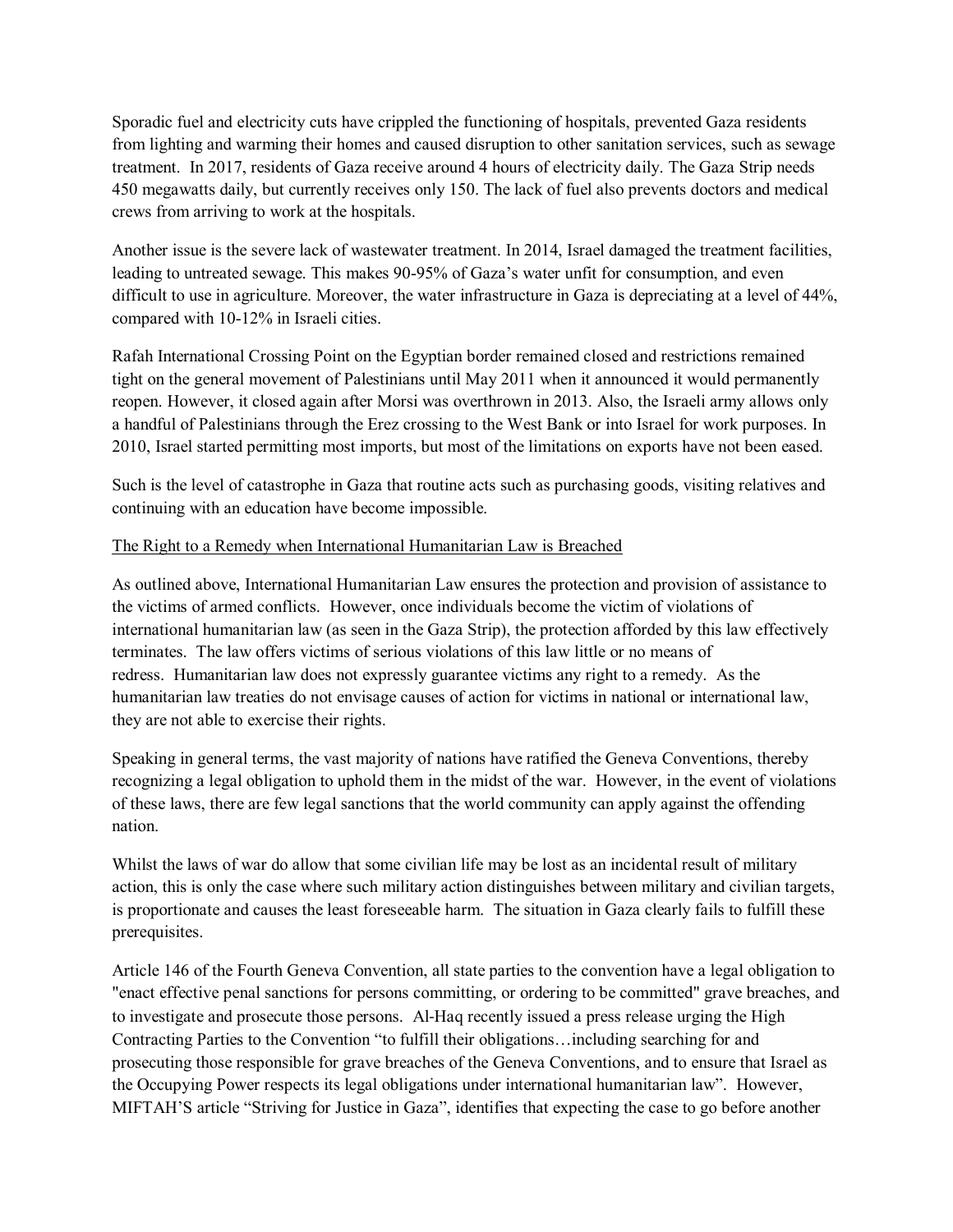country's court may be distant and unrealistic. "Due to the political implication related to the effective application of such a principle...the recourse to foreign jurisdictions is far from being a concrete response".

The International Criminal Court cannot exercise its jurisdiction because Israel refused to sign its Statute. Israel has indicated that they do not intend to ratify the treaty, which they have termed "unsigning" the treaty.

According to the law of treaties, a state that has signed but not ratified a treaty is obligated to refrain from "acts which would defeat the object and purpose" of the treaty; however, these obligations do not continue if the state makes clear that it does not intend to become a party to the treaty.

The Red Cross believes that the "the most effective means of securing compliance with these humanitarian rules is through widespread public education in peacetime. In ratifying the Geneva Conventions, nations agree to educate their military and the public. The more knowledgeable members of the armed forces and the general public are about the law, the more likely it is to be obeyed". The operative word here is "ratifying"; in not ratifying the Fourth Convention, Israel effectively bypassed the responsibilities that would naturally follow.

In 2005, the UN General Assembly adopted a resolution on the fundamental principles of the right to reparation under human rights law and international humanitarian law. This resolution is not legally binding as such. However, it is useful in examining Israel's obligations, given that the resolution does not profess to create new norms, but collects and restates accepted norms in international law.

The right to an effective remedy implies the right to seek and obtain full reparation, including restitution, compensation, satisfaction, rehabilitation and guarantees of non-repetition. "In accordance with its domestic law and international legal obligations, a State shall provide reparation to victims for acts or omission which can be attributed to the State and constitute gross violations of international human rights law or serious violations of international humanitarian law". There is yet to be seen any signs of reparation or compensation from Israel.

As Caelum Moffatt, writing for MIFTAH rightly observes, Israel continues to prove that it is the "overriding authority when it comes to matters of Israel" and its leaders will not "succumb to objections to their policies". Indeed, the blockade on Gaza has been met with much international criticism but to no avail.

Attempts by the UN Security Council to criticize the Israeli siege of the Gaza Strip have been blocked by the United States. The International Middle East Media Center reported on 23rd January 2008 that the US representative to the UN, Zalmay Khalilzad, said that the UN Security Council statement was "not fair and [failed] to consider the fact that the Palestinian homemade shells are the cause of the crisis in Gaza". The Palestinian Ambassador still held out however, proclaiming that "Israel should take note; 14 members of the Security Council say that humanitarian situation cannot be tolerated."

 As to whether international humanitarian law is complied with, sadly there are countless international examples of violations of IHL. Increasingly, the victims of war are civilians. Implementing this law will always be difficult as this law only applies during times of violence. However, striving for effective compliance remains as urgent as ever.